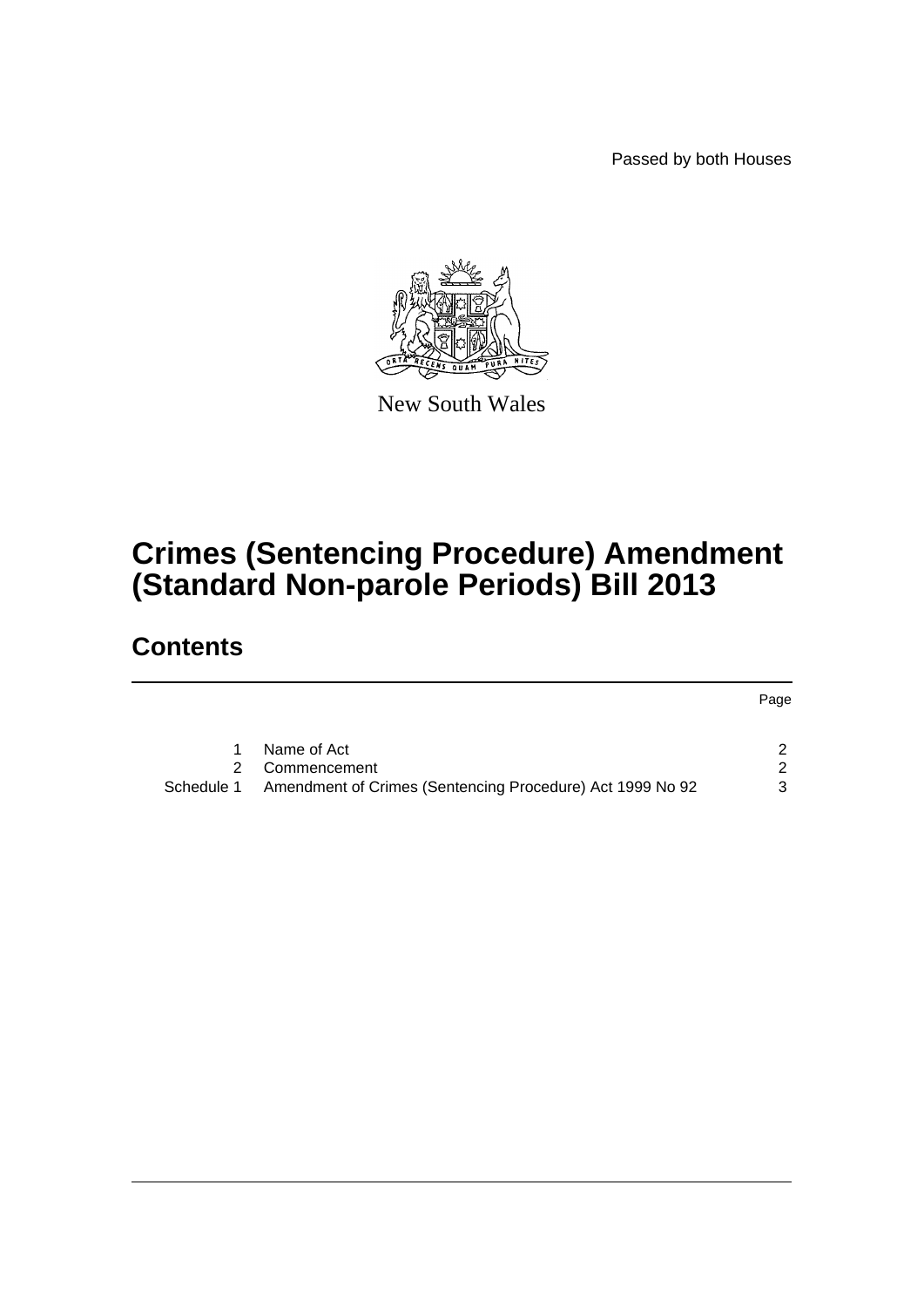*I certify that this public bill, which originated in the Legislative Assembly, has finally passed the Legislative Council and the Legislative Assembly of New South Wales.*

> *Clerk of the Legislative Assembly. Legislative Assembly, Sydney, , 2013*



New South Wales

# **Crimes (Sentencing Procedure) Amendment (Standard Non-parole Periods) Bill 2013**

Act No , 2013

An Act to amend the *Crimes (Sentencing Procedure) Act 1999* to make further provision for standard non-parole periods for certain offences.

*I have examined this bill and find it to correspond in all respects with the bill as finally passed by both Houses.*

*Assistant Speaker of the Legislative Assembly.*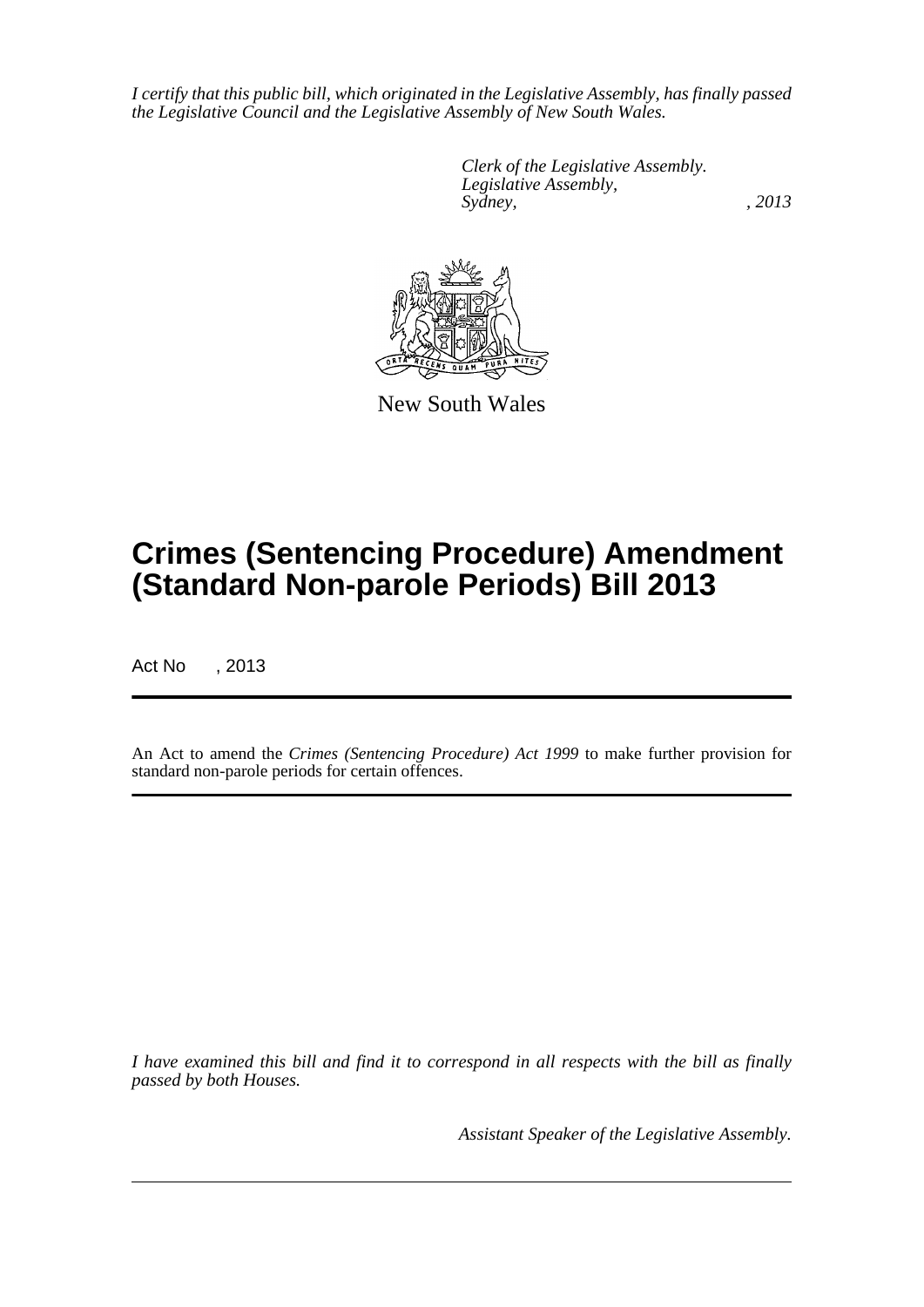Crimes (Sentencing Procedure) Amendment (Standard Non-parole Periods) Bill 2013 [NSW]

#### <span id="page-2-0"></span>**The Legislature of New South Wales enacts:**

#### **1 Name of Act**

This Act is the *Crimes (Sentencing Procedure) Amendment (Standard Non-parole Periods) Act 2013*.

#### <span id="page-2-1"></span>**2 Commencement**

This Act commences on the date of assent to this Act.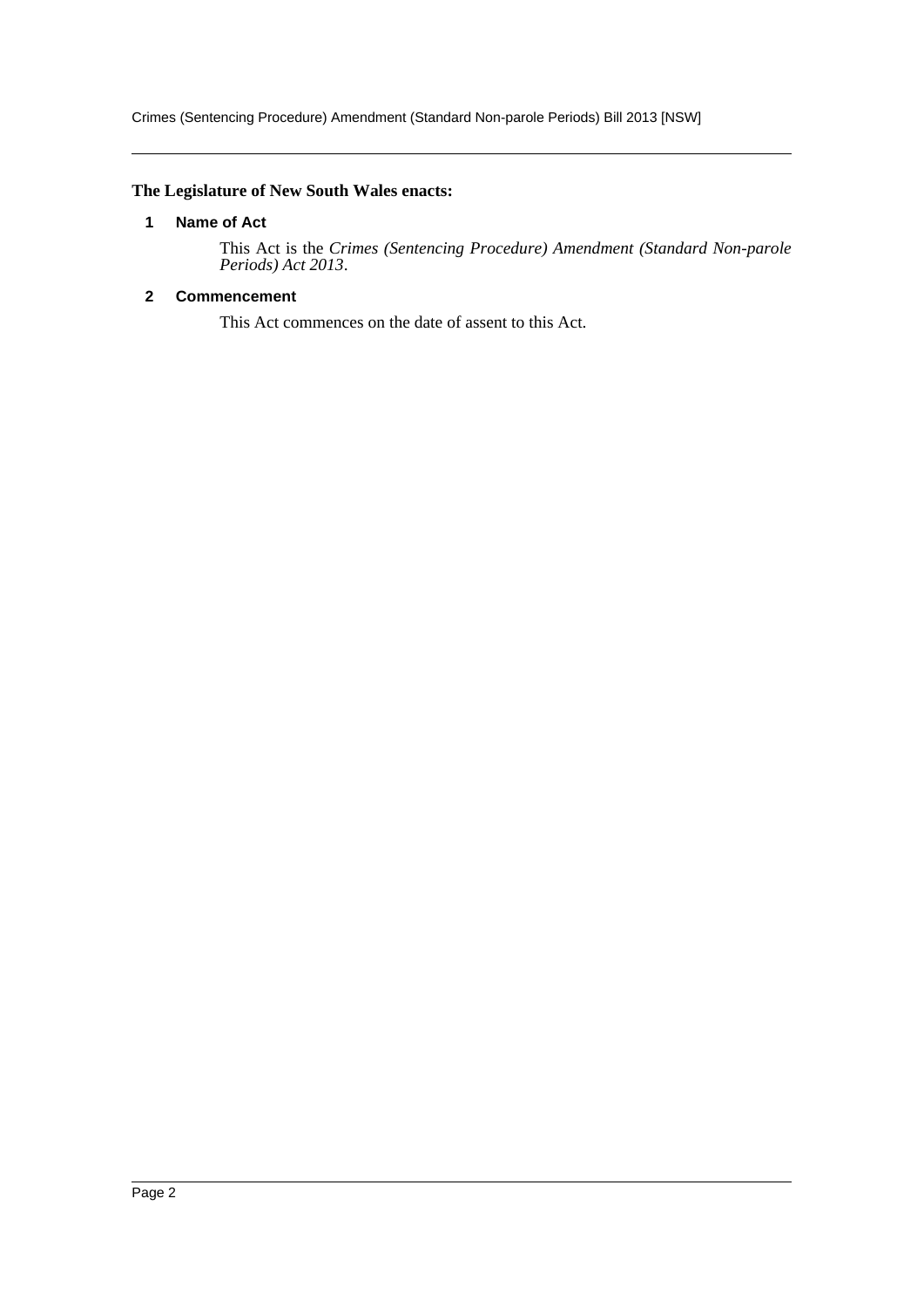### <span id="page-3-0"></span>**Schedule 1 Amendment of Crimes (Sentencing Procedure) Act 1999 No 92**

#### **[1] Section 44 Court to set non-parole period**

Omit "section 54B (4A)" from section 44 (2C). Insert instead "section 54B".

#### **[2] Section 54A What is the standard non-parole period?**

Omit section 54A (2). Insert instead:

(2) For the purposes of sentencing an offender, the standard non-parole period represents the non-parole period for an offence in the Table to this Division that, taking into account only the objective factors affecting the relative seriousness of that offence, is in the middle of the range of seriousness.

#### **[3] Section 54B**

Omit the section. Insert instead:

#### **54B Consideration of standard non-parole period in sentencing**

- (1) This section applies when a court imposes a sentence of imprisonment for an offence, or an aggregate sentence of imprisonment with respect to one or more offences, set out in the Table to this Division.
- (2) The standard non-parole period for an offence is a matter to be taken into account by a court in determining the appropriate sentence for an offender, without limiting the matters that are otherwise required or permitted to be taken into account in determining the appropriate sentence for an offender.
- (3) The court must make a record of its reasons for setting a non-parole period that is longer or shorter than the standard non-parole period and must identify in the record of its reasons each factor that it took into account.
- (4) When determining an aggregate sentence of imprisonment for one or more offences, the court is to indicate, for those offences to which a standard non-parole period applies, the non-parole period that it would have set for each such offence to which the aggregate sentence relates had it set a separate sentence of imprisonment for that offence.
- (5) If the court indicates under subsection (4) that it would have set a non-parole period for an offence that is longer or shorter than the standard non-parole period for the offence, the court must make a record of the reasons why it would have done so and must identify in the record of its reasons each factor that it took into account.
- (6) A requirement under this section for a court to make a record of reasons for setting a non-parole period that is longer or shorter than a standard non-parole period does not require the court to identify the extent to which the seriousness of the offence for which the non-parole period is set differs from that of an offence to which the standard non-parole period is referable.
- (7) The failure of a court to comply with this section does not invalidate the sentence.